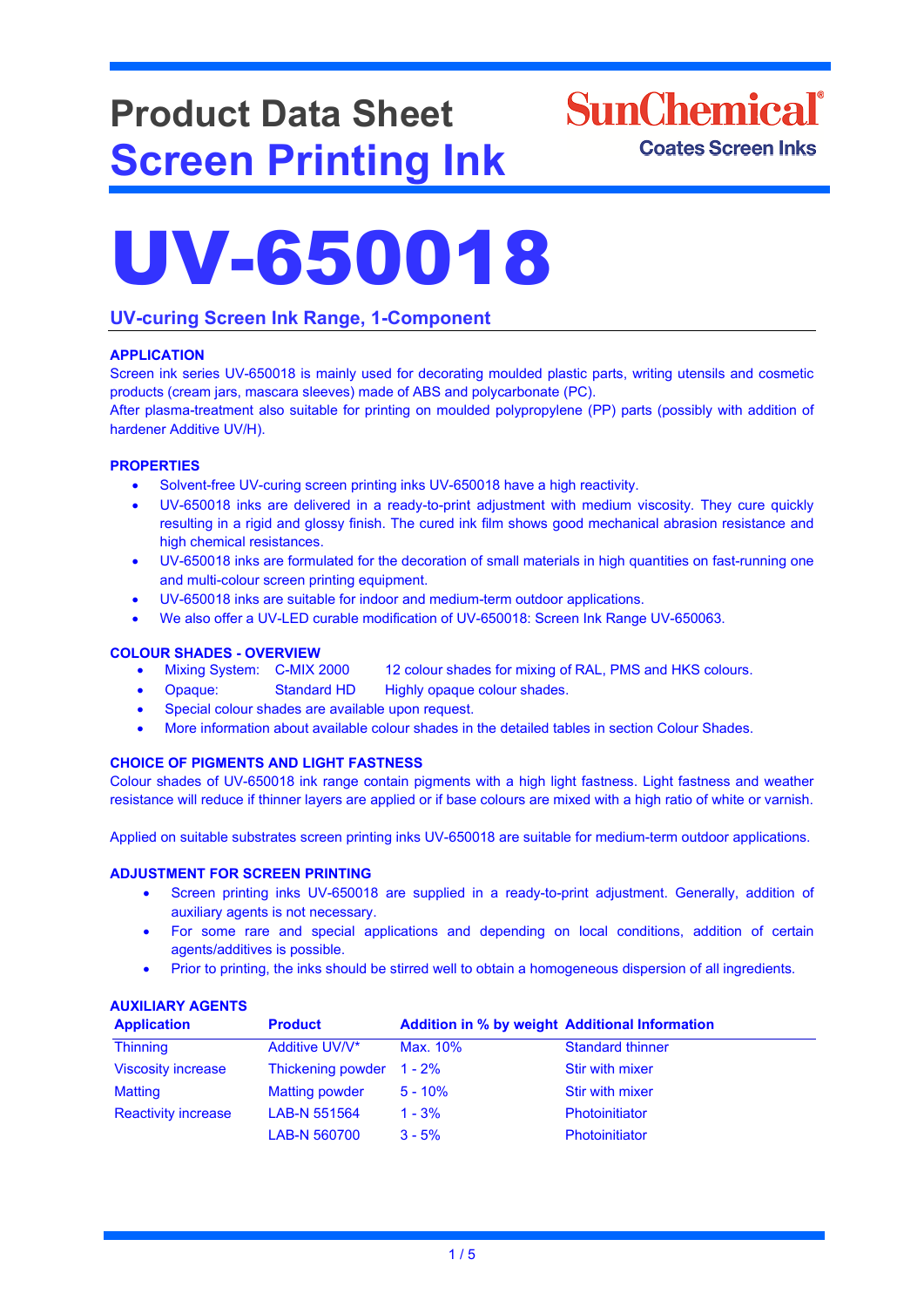#### **AUXILIARY AGENTS (Continued)**

| <b>Application</b> | <b>Product</b>        |           | <b>Addition in % by weight Additional Information</b> |
|--------------------|-----------------------|-----------|-------------------------------------------------------|
| Flow agent         | <b>Additive UV/VM</b> | $1 - 2\%$ | Do not overdose!                                      |
|                    | <b>Additive UV/N</b>  | $1 - 2%$  | Wetting agent, also promotes flow<br>properties.      |
| Hardener           | <b>Additive UV/H</b>  | 5%        | Stir with mixer (pot life)                            |

\* Thinner Additive UV/V is a reactive UV monomer, not a commercial solvent!

#### **OVERPRINTING**

Generally, it is not necessary to overprint UV-650018 inks with varnish. If required, however, overprinting with varnish UV 70/555-650018 is possible.

#### **BRONZE COLOURS, MIXING OF BRONZE INKS**

The following bronze colours with a stable shelf life are available upon request:

- Silver: UV 79/134-650018
- Gold: rich pale gold UV 76/43-650018

Printers can mix bronzes themselves using bronze pastes B 75, B 76, B 77 and B 79 as well as bronze powder B 78-POWDER.

These "B" bronze pastes and "B" bronze powder are mixed with varnish UV 70/555-650018 prior to processing.

Mixing ratios in parts by weight:

- Gold bronze paste/powder to UV 70/555-650018 = 1 : 3 5
	- Silver bronze paste to UV 70/555-650018 = 1 : 5 7
- **Note:** For technical reasons these mixtures only have a pot life of approx. 6 8 h! Afterwards ink will thicken and become solid.
- **Note:** B bronzes are prone to oxidation (Exception B 78-POWDER). Therefore, overprinting with UV 70/555-650018 is recommended.

B 78-POWDER does not tend to oxidation. The pale copper shade will not darken with time.

#### **DRYING / UV-CURING**

- UV-650018 inks only dry/cure under UV-radiation.
- Suitable UV-driers with Hg medium-pressure lamps (250 400 nm) and an efficiency between 80 and 200 W/cm have to be used.
- Preferably, use reflectors with a focussed radiation.
- Ensure an even radiation (intensity/distance to the lamps) of the whole printed image.
- Curing parameter depend on thickness of printed ink layer, colour, substrate or substrate quality and temperature as well as construction and performance of the UV drier.
- Curing energy required depends on number of printed ink layers (check intermediate adhesion), printed layer thickness, colour and type of substrate. Hence, printers should determine the exact required energy with their own UV-drier.
- **UV-curing energy guide values:**

(printed with 150-*31* fabric*,* white substrate)

**UV-energy: 150-200 mJ/cm²**

(measured with Kühnast UV-integrator, 250 – 410 nm, max. 365 nm)

**Belt speed: UV-radiator: 1 x 120 W/cm: 15 - 22 m/min.**

**2 x 120 W/cm: 30 - 44 m/min.**

Typical speed for printing on containers (cans, tubes and cartridges) printing e.g. cream jars (cosmetics) is 60 to 80 cycles/min.

• **Note regarding multi-layer printing on one-colour equipment:**

Because of the high reactivity and level of cross-linking of the ink, intermediate adhesion may be affected by the "waiting time" between printing passes. In most cases, this can be avoided by adjusting (reducing) UV curing energy when curing the lower ink layer(s). However, this must be determined in pre-trials. At the same time, you have to confirm if the prints still meet the resistance requirements.

• Adhesion should only be checked several minutes after curing. Due to the post-curing process of the ink and depending on the substrate, sufficient adhesion may sometimes only be achieved after up to 24 hours.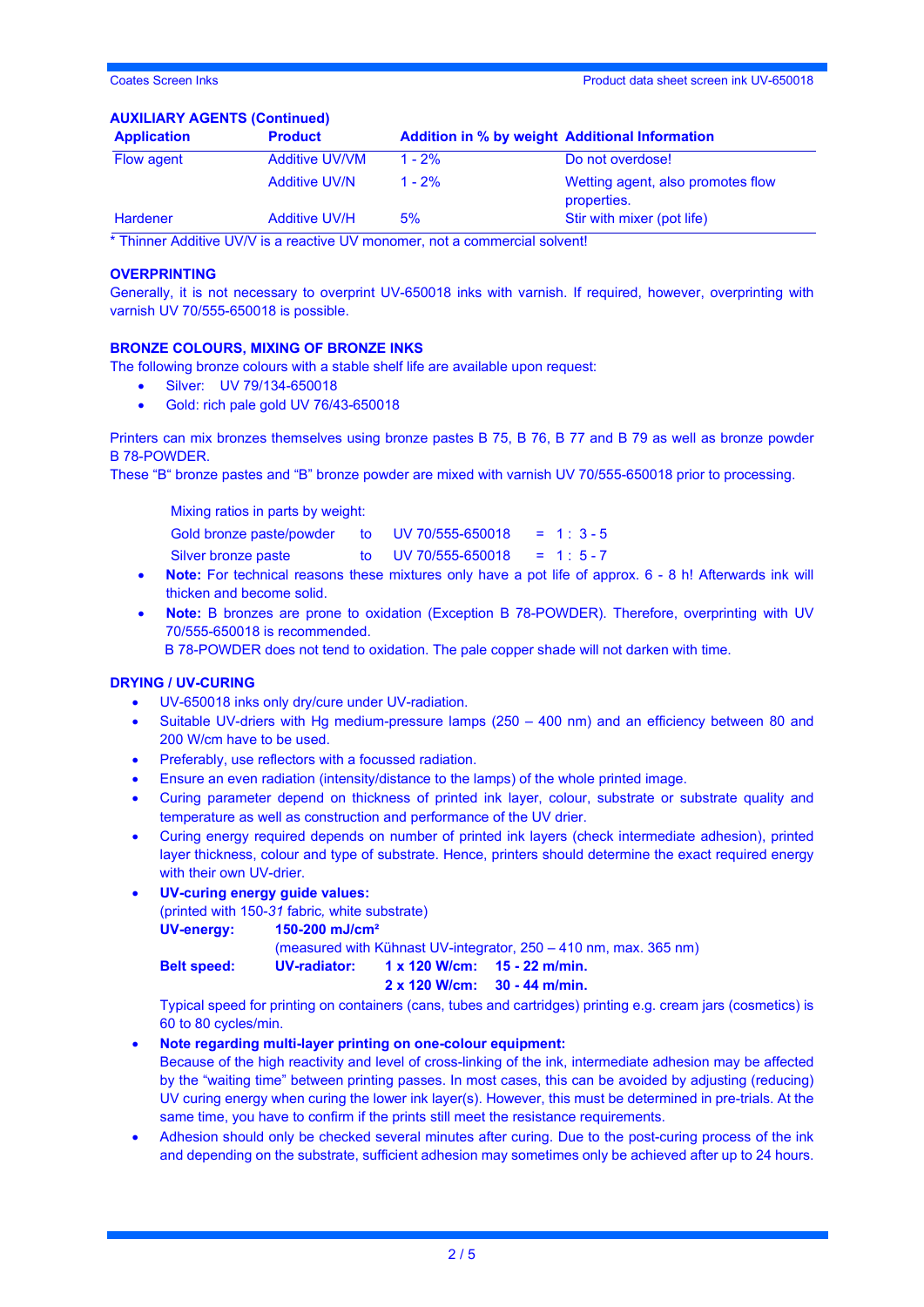#### **Hardener:**

Alternatively, screen inks range UV-650018 can be processed as 2-component ink with **hardener Additive UV/H.**  Addition of hardener Additive UV/H, which mainly acts as adhesion promoter, however, will only increase chemical resistance of UV-650018 to a limited extent.

UV-650018 and hardener Additive UV/H are mixed at a ratio of **ink : hardener = 20 : 1** (parts by weight). Hardeners are sensitive to humidity. Therefore, containers always have to be tightly closed.

#### **Pot life:**

- Ink mixed with hardener may only be processed within a limited period of time (=pot life)
- **Pot life of UV-650018 + hardener is approx. 6 - 8 h (at 20°C).**

Higher temperatures will reduce pot life.

• We do not recommend processing the inks for longer than the pot life as adhesion and resistance properties will then continually deteriorate, even if the ink still seems to be liquid and processable.

#### **Hardener Reaction**

Basically, the increased adhesion properties influenced by the hardener are only achieved after photochemical UV curing by a further chemical cross linkage reaction between ink and hardener. This cross linkage reaction depends on time and temperature (reaction time). After UV curing, prints should be stored for at least 72 hours at a temperature > 15°C.

#### **Resistance Tests**

Resistances should not be checked before the ink has fully cured/cross-linked, 24 hours after UV curing at the earliest.

#### **SCREEN FABRIC / STENCILS**

UV-650018 inks are formulated for printing with fabrics of 120 – 165 threads/cm. Printability and especially UVcuring properties with coarser or finer fabrics should be evaluated by corresponding trials.

All copy emulsions and capillary films suitable for solvent based and UV-curing screen inks can be used, such as our program of SunCoat or Murakami products.

#### **CLEANING**

Uncured UV inks can be removed from stencils and tools using our solvent based universal cleaning agents of the URS range.

Cleaning of cured UV inks is very time-consuming and hardly ever possible.

Note: As the acrylates contained in these UV inks may cause skin irritation, clean contaminated skin with water and soap immediately. Remove and clean contaminated clothing straightaway.

#### **PACK SIZE**

Screen printing inks UV-650018 are delivered in 1 litre containers. Other pack sizes are available upon request.

#### **SHELF LIFE**

In closed original containers, UV-650018 inks generally have a shelf life of 1 year from date of production. For exact date of expiry, please refer to the label.

#### **SAFETY DATA SHEETS**

Read safety data sheet prior to processing. Safety data sheets comply with Regulation (EC) No. 1907/2006 (REACH), Appendix II.

#### **CLASSIFICATION AND LABELLING**

Hazard classification and labelling comply with Regulation (EC) No. 1272/2008 (CLP/GHS).

#### **CONFORMITY**

Coates Screen Inks GmbH does not use any of the substances or mixtures for the production of printing inks, which are banned according to the EUPIA (European Association of the Printing Inks Industry) exclusion policy. Further compliance confirmations are available upon request.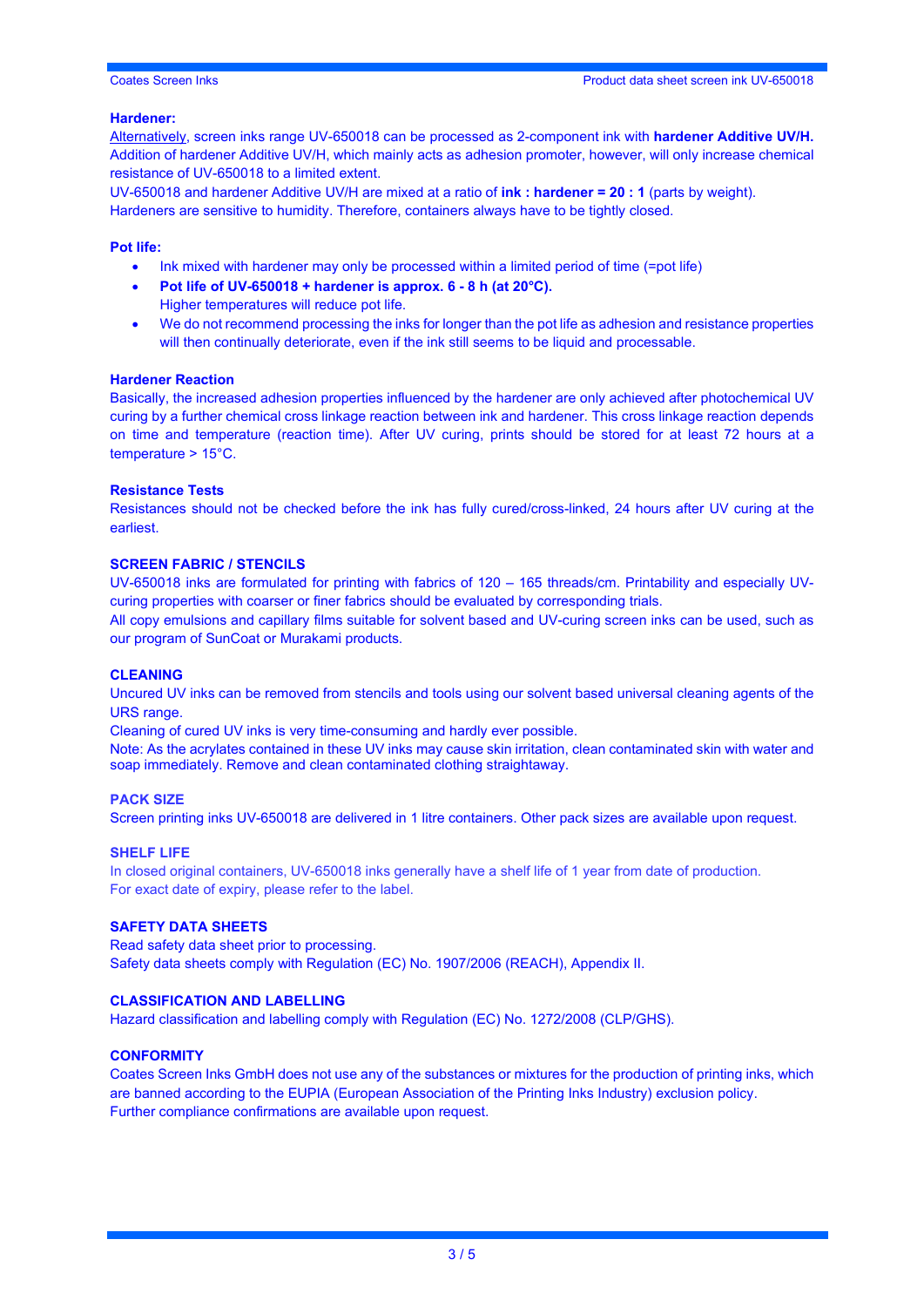**ADDITIONAL INFORMATION ABOUT OUR PRODUCTS**<br>Product data sheets: Auxiliary Agents for UV-Curing ( Product data sheets: Auxiliary Agents for UV-Curing Screen Printing Inks<br>Brochures: UV-Curing Screen Printing Inks UV-Curing Screen Printing Inks Internet: Various technical articles are available for download on [www.coates.de,](http://www.coates.de/) section "SN-Online"

**FOR COLOUR RANGES, PLEASE REFER TO NEXT PAGE.**